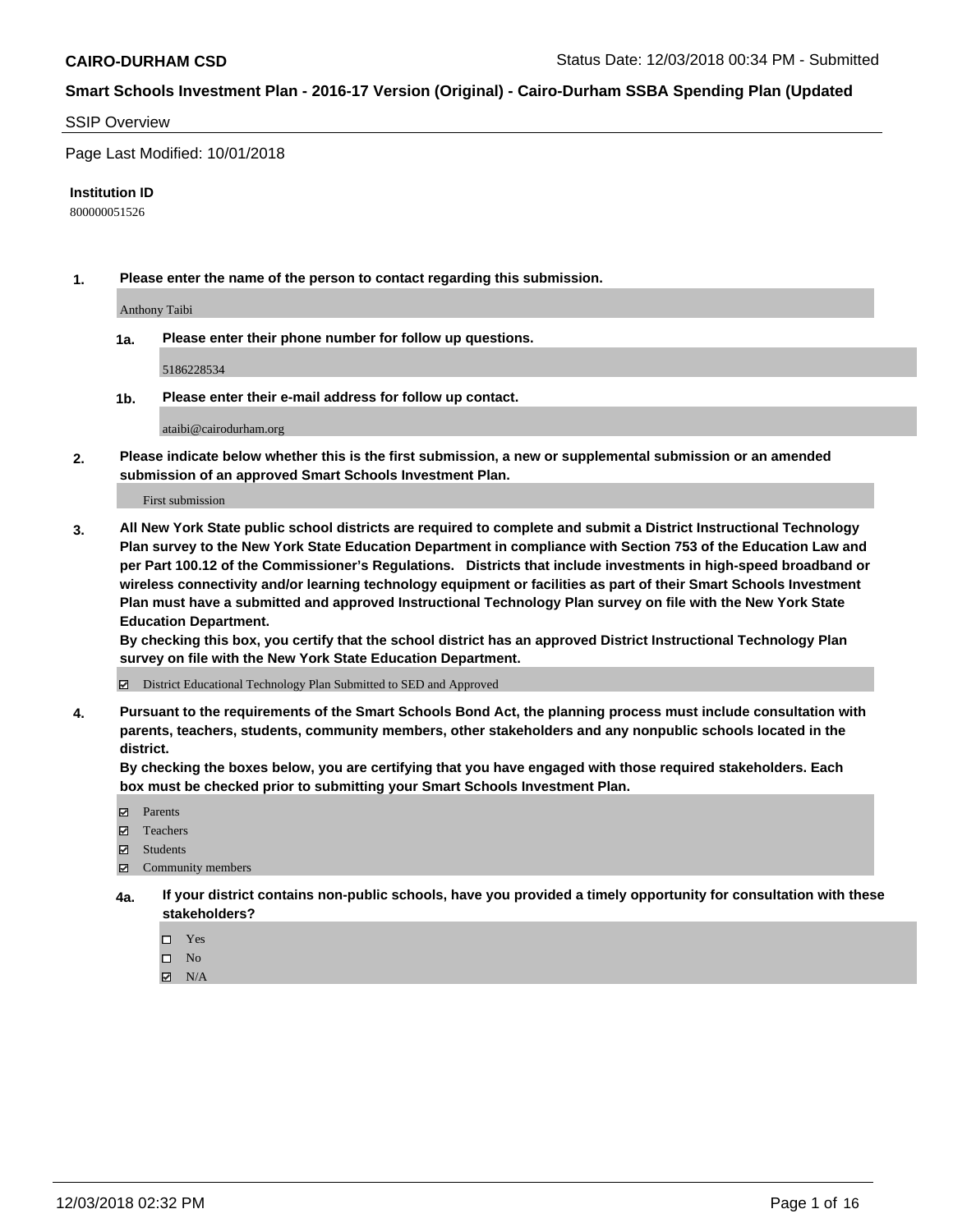#### SSIP Overview

Page Last Modified: 10/01/2018

#### **5. Certify that the following required steps have taken place by checking the boxes below: Each box must be checked prior to submitting your Smart Schools Investment Plan.**

- The district developed and the school board approved a preliminary Smart Schools Investment Plan.
- $\boxtimes$  The preliminary plan was posted on the district website for at least 30 days. The district included an address to which any written comments on the plan should be sent.
- $\boxtimes$  The school board conducted a hearing that enabled stakeholders to respond to the preliminary plan. This hearing may have occured as part of a normal Board meeting, but adequate notice of the event must have been provided through local media and the district website for at least two weeks prior to the meeting.
- The district prepared a final plan for school board approval and such plan has been approved by the school board.
- $\boxtimes$  The final proposed plan that has been submitted has been posted on the district's website.
- **5a. Please upload the proposed Smart Schools Investment Plan (SSIP) that was posted on the district's website, along with any supporting materials. Note that this should be different than your recently submitted Educational Technology Survey. The Final SSIP, as approved by the School Board, should also be posted on the website and remain there during the course of the projects contained therein.**

Smart Schools Bond Act Spending Plan CDCSD.pdf

**5b. Enter the webpage address where the final Smart Schools Investment Plan is posted. The Plan should remain posted for the life of the included projects.**

http://cairodurham.org/ssba

**6. Please enter an estimate of the total number of students and staff that will benefit from this Smart Schools Investment Plan based on the cumulative projects submitted to date.**

1,204

**7. An LEA/School District may partner with one or more other LEA/School Districts to form a consortium to pool Smart Schools Bond Act funds for a project that meets all other Smart School Bond Act requirements. Each school district participating in the consortium will need to file an approved Smart Schools Investment Plan for the project and submit a signed Memorandum of Understanding that sets forth the details of the consortium including the roles of each respective district.**

 $\Box$  The district plans to participate in a consortium to partner with other school district(s) to implement a Smart Schools project.

**8. Please enter the name and 6-digit SED Code for each LEA/School District participating in the Consortium.**

| <b>Partner LEA/District</b> | <b>ISED BEDS Code</b> |
|-----------------------------|-----------------------|
| (No Response)               | (No Response)         |

**9. Please upload a signed Memorandum of Understanding with all of the participating Consortium partners.**

(No Response)

**10. Your district's Smart Schools Bond Act Allocation is:**

\$1,293,077

**11. Enter the budget sub-allocations by category that you are submitting for approval at this time. If you are not budgeting SSBA funds for a category, please enter 0 (zero.) If the value entered is \$0, you will not be required to complete that survey question.**

|                                              | Sub-               |
|----------------------------------------------|--------------------|
|                                              | <b>Allocations</b> |
| <b>School Connectivity</b>                   | 298,754            |
| <b>Connectivity Projects for Communities</b> |                    |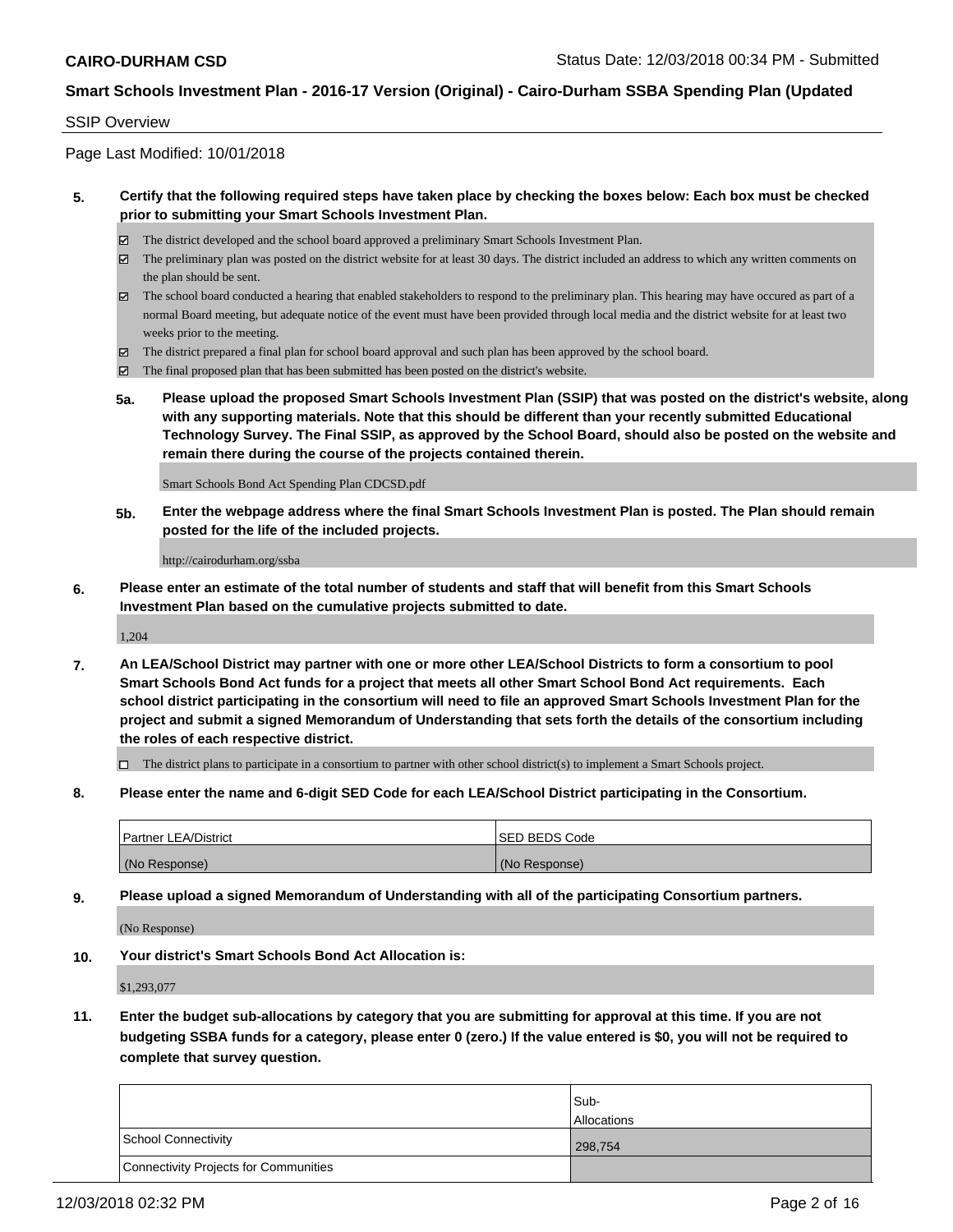## SSIP Overview

|                                    | Sub-<br>Allocations |
|------------------------------------|---------------------|
|                                    |                     |
| Classroom Technology               |                     |
| Pre-Kindergarten Classrooms        |                     |
| Replace Transportable Classrooms   |                     |
| <b>High-Tech Security Features</b> |                     |
| Totals:                            | 298,754             |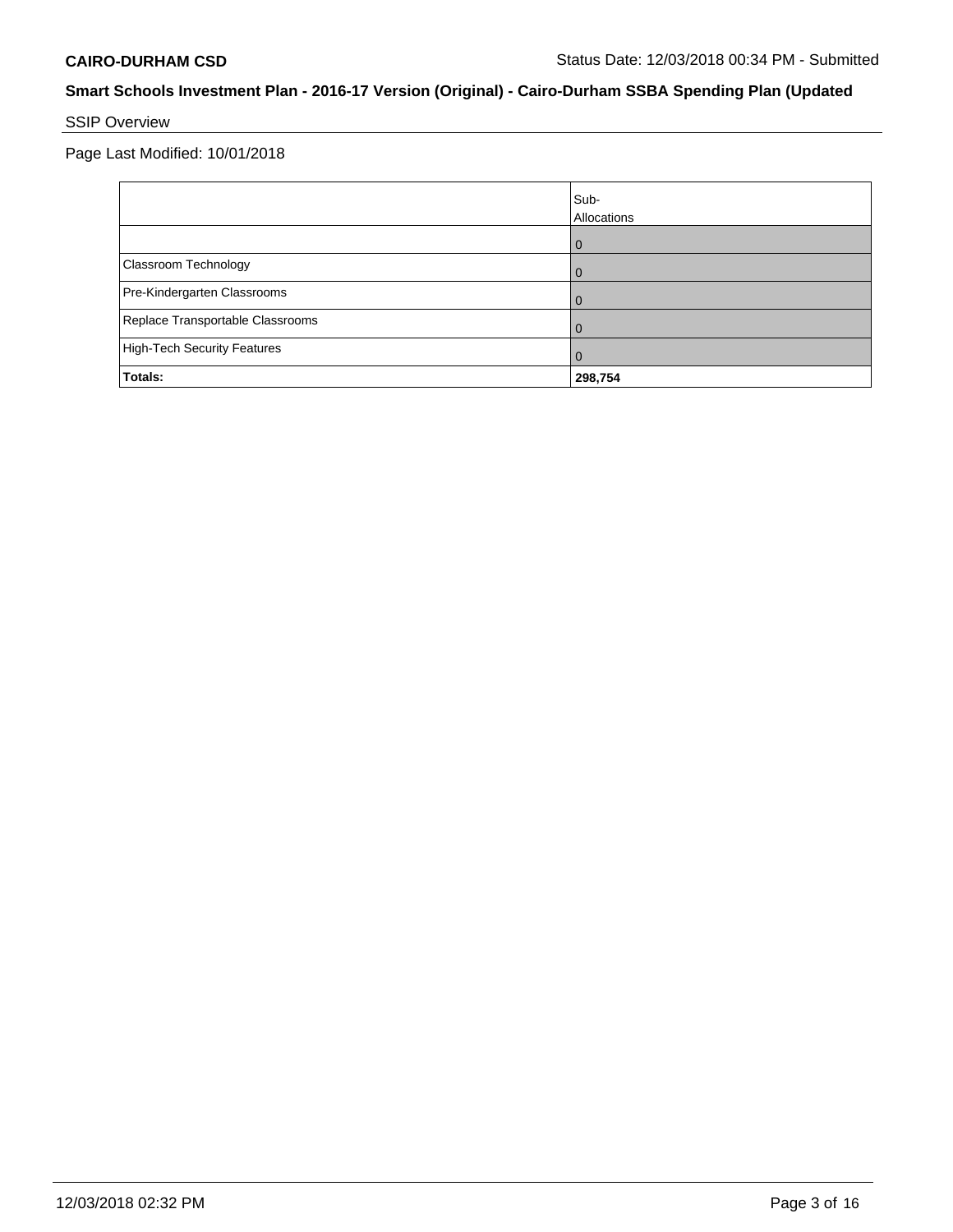#### School Connectivity

Page Last Modified: 10/01/2018

- **1. In order for students and faculty to receive the maximum benefit from the technology made available under the Smart Schools Bond Act, their school buildings must possess sufficient connectivity infrastructure to ensure that devices can be used during the school day. Smart Schools Investment Plans must demonstrate that:**
	- **• sufficient infrastructure that meets the Federal Communications Commission's 100 Mbps per 1,000 students standard currently exists in the buildings where new devices will be deployed, or**
	- **• is a planned use of a portion of Smart Schools Bond Act funds, or**
	- **• is under development through another funding source.**

**Smart Schools Bond Act funds used for technology infrastructure or classroom technology investments must increase the number of school buildings that meet or exceed the minimum speed standard of 100 Mbps per 1,000 students and staff within 12 months. This standard may be met on either a contracted 24/7 firm service or a "burstable" capability. If the standard is met under the burstable criteria, it must be:**

**1. Specifically codified in a service contract with a provider, and**

**2. Guaranteed to be available to all students and devices as needed, particularly during periods of high demand, such as computer-based testing (CBT) periods.**

#### **Please describe how your district already meets or is planning to meet this standard within 12 months of plan submission.**

The district currently has a 200Mbps connection to the Internet via NERIC. This bandwidth was achieved in August, 2016. This exceeds the 100Mbps per 1,000 students requirement, given current and anticipated future enrollment.

- **1a. If a district believes that it will be impossible to meet this standard within 12 months, it may apply for a waiver of this requirement, as described on the Smart Schools website. The waiver must be filed and approved by SED prior to submitting this survey.**
	- By checking this box, you are certifying that the school district has an approved waiver of this requirement on file with the New York State Education Department.

#### **2. Connectivity Speed Calculator (Required)**

|                  | I Number of | Multiply by |               | Divide by 1000 Current Speed Expected |                          | Expected Date        |
|------------------|-------------|-------------|---------------|---------------------------------------|--------------------------|----------------------|
|                  | Students    | 100 Kbps    | to Convert to | l in Mb                               | Speed to be              | When                 |
|                  |             |             | Required      |                                       | Attained Within Required |                      |
|                  |             |             | Speed in Mb   |                                       | 12 Months                | l Speed Will be      |
|                  |             |             |               |                                       |                          | Met                  |
| Calculated Speed | 1.256       | 125,600     | 125.6         | 200                                   | 200                      | <b>Currently Met</b> |

#### **3. Describe how you intend to use Smart Schools Bond Act funds for high-speed broadband and/or wireless connectivity projects in school buildings.**

Funds will be used to upgrade existing network infrastructure, including the both wired and wireless systems.

This will improve the bandwidth of wireless connections, moving the district from IEEE-802.11n to IEEE-802.11ac.

It will also improve effective throughput by introducing Multiple-Input/Multiple-Output (MIMO) protocols, allowing devices with with MIMO to clear the airspace faster and allow overall performance gains across all devices. As the district has required IEEE-802.11ac on all new devices since roughly Fall 2014, there are hundreds of devices with MIMO already used by students.

Additionally, the number of wifi access points (APs) will be significantly increased in instructional spaces, allowing for an increase in the number of devices concurrently used in a given area. This will allow for more students to use devices at the same time with no decrease of performance and possibly a small increase.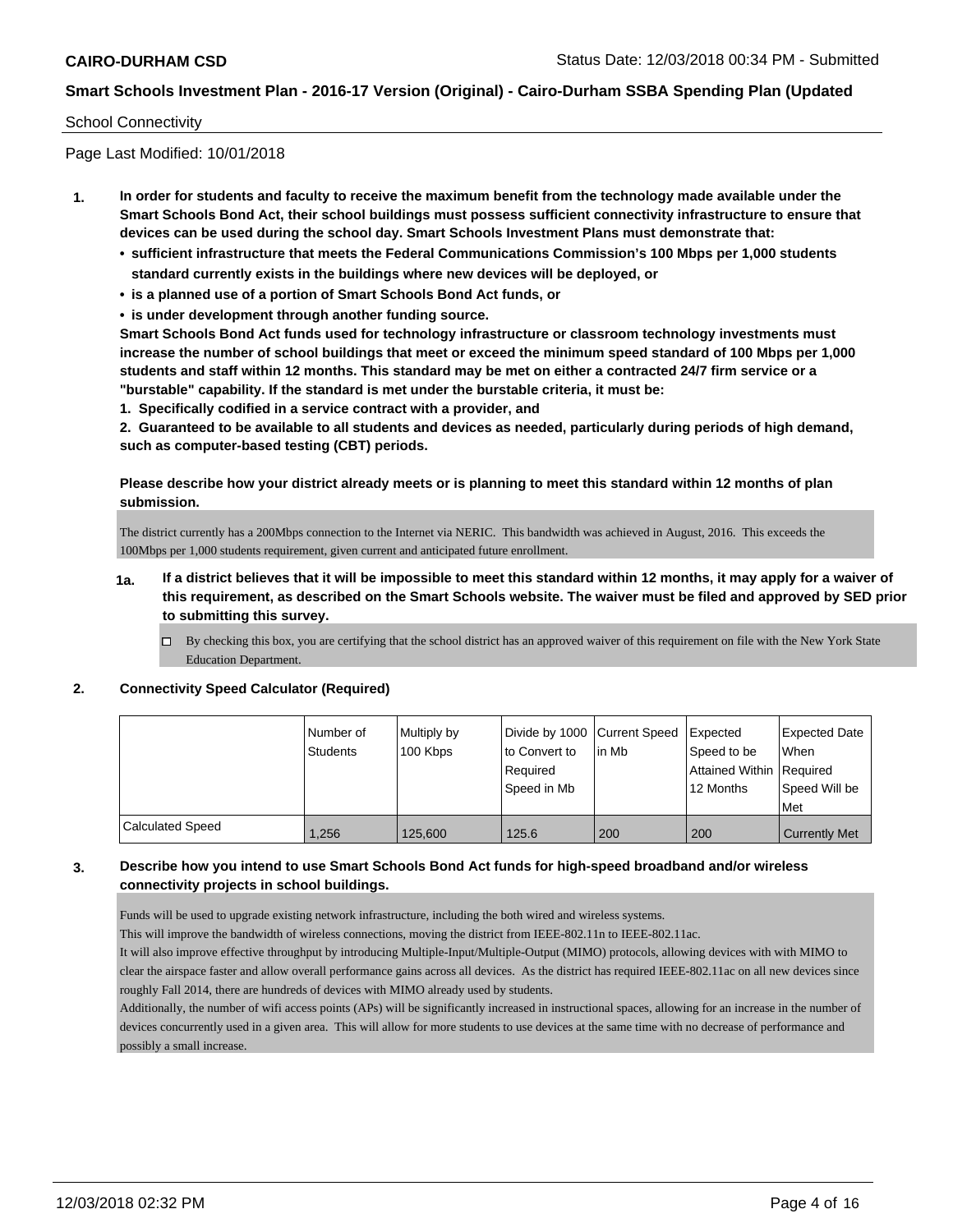#### School Connectivity

Page Last Modified: 10/01/2018

**4. Describe the linkage between the district's District Instructional Technology Plan and the proposed projects. (There should be a link between your response to this question and your response to Question 1 in Part E. Curriculum and Instruction "What are the district's plans to use digital connectivity and technology to improve teaching and learning?)**

By providing an increase in the number of wireless devices which can connect concurrently, we will create the foundation for a one-to-one device deployment to students. This rollout will enable greater adoption of online resources as routine classroom tools. A few examples include Google Classroom for distributing materials in class and collecting assignments, online video for instructional differentiation, and checking for missing assignments in SchoolTool.

**5. If the district wishes to have students and staff access the Internet from wireless devices within the school building, or in close proximity to it, it must first ensure that it has a robust Wi-Fi network in place that has sufficient bandwidth to meet user demand.**

**Please describe how you have quantified this demand and how you plan to meet this demand.**

We have worked with a well established networking vendor to evaluate our current wireless network. While it currently covers all of our schools, we wish to increase the performance and "device density" in order to build a foundation for a one-to-one device deployment. We have relied on their experience to select specific hardware and designs to meet our goals, but have also vetted those designs with the district's Network Administrator. Lastly, design was specifically shaped to include an access point (AP) in each classroom as a means of preventing more than 30 devices from connecting to any given AP.

**6. As indicated on Page 5 of the guidance, the Office of Facilities Planning will have to conduct a preliminary review of all capital projects, including connectivity projects.**

**Please indicate on a separate row each project number given to you by the Office of Facilities Planning.**

| Project Number        |  |
|-----------------------|--|
| 19-03-01-04-7-999-BA1 |  |

**7. Certain high-tech security and connectivity infrastructure projects may be eligible for an expedited review process as determined by the Office of Facilities Planning.**

**Was your project deemed eligible for streamlined review?**

Yes

**7a. Districts that choose the Streamlined Review Process will be required to certify that they have reviewed all installations with their licensed architect or engineer of record and provide that person's name and license number. The licensed professional must review the products and proposed method of installation prior to implementation and review the work during and after completion in order to affirm that the work was codecompliant, if requested.**

I certify that I have reviewed all installations with a licensed architect or engineer of record.

**8. Include the name and license number of the architect or engineer of record.**

| <sup>1</sup> Name | License Number |
|-------------------|----------------|
| Mosaic Associates | 25849          |

**9. If you are submitting an allocation for School Connectivity complete this table.**

**Note that the calculated Total at the bottom of the table must equal the Total allocation for this category that you entered in the SSIP Overview overall budget.**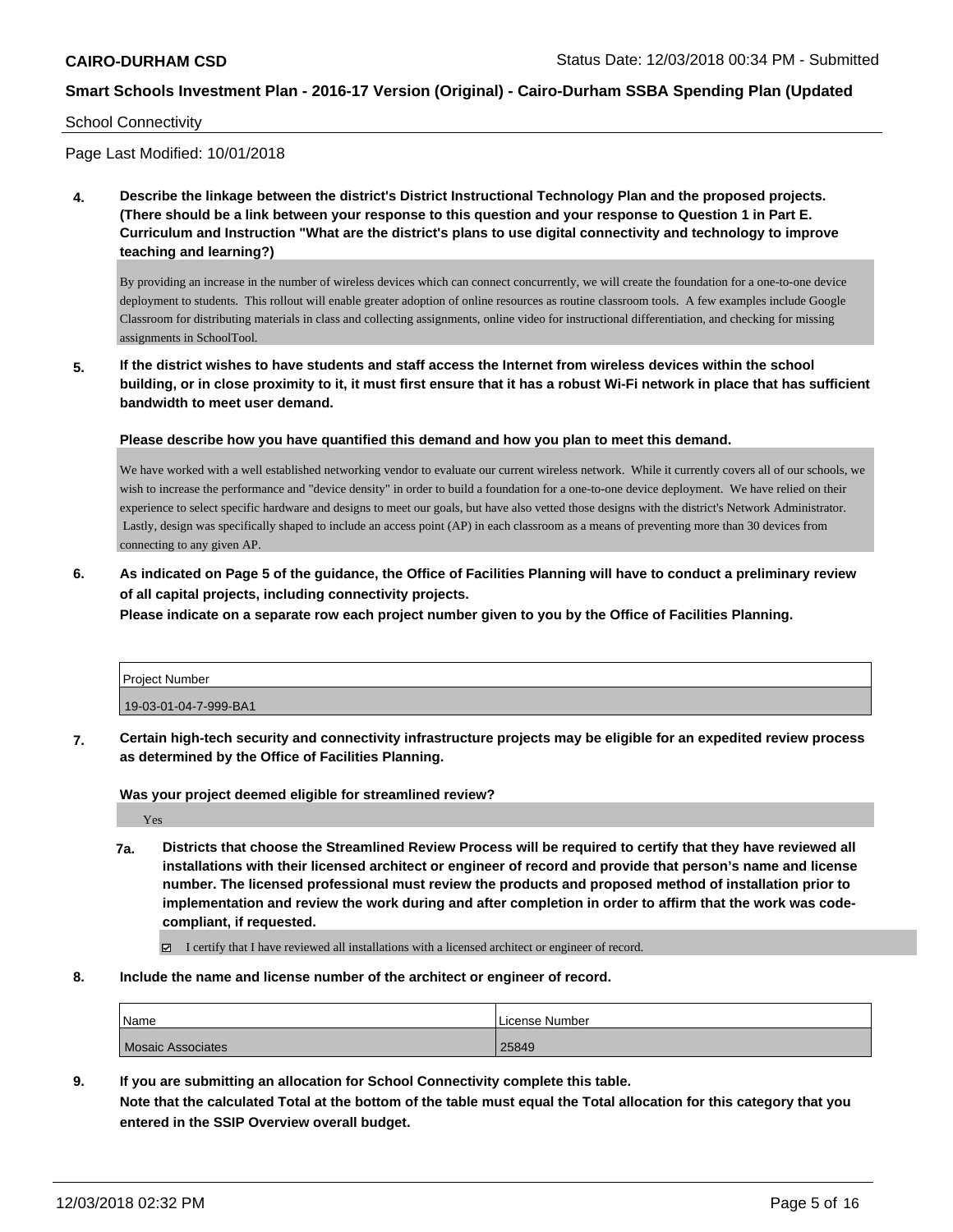School Connectivity

Page Last Modified: 10/01/2018

|                                            | Sub-<br>Allocation |
|--------------------------------------------|--------------------|
| Network/Access Costs                       | 236,317            |
| <b>Outside Plant Costs</b>                 | l 0                |
| School Internal Connections and Components | 51,365             |
| <b>Professional Services</b>               | 11,072             |
| Testing                                    | l 0                |
| <b>Other Upfront Costs</b>                 | $\overline{0}$     |
| <b>Other Costs</b>                         | $\overline{0}$     |
| Totals:                                    | 298,754            |

**10. Please detail the type, quantity, per unit cost and total cost of the eligible items under each sub-category. This is especially important for any expenditures listed under the "Other" category. All expenditures must be eligible for tax-exempt financing to be reimbursed through the SSBA. Sufficient detail must be provided so that we can verify this is the case. If you have any questions, please contact us directly through smartschools@nysed.gov. NOTE: Wireless Access Points should be included in this category, not under Classroom Educational Technology, except those that will be loaned/purchased for nonpublic schools.**

**Add rows under each sub-category for additional items, as needed.**

| Select the allowable expenditure<br>type.<br>Repeat to add another item under<br>each type. | Item to be purchased                                           | Quantity       | Cost per Item | <b>Total Cost</b> |
|---------------------------------------------------------------------------------------------|----------------------------------------------------------------|----------------|---------------|-------------------|
| Network/Access Costs                                                                        | Catalyst 4500-X 24 Port 10G Ent<br>Services, Frt-to-Bk, No P/S | $\overline{2}$ | 12,240        | 24,480            |
| Network/Access Costs                                                                        | Catalyst 4500X 750W AC front to back<br>cooling 2nd PWR supply | $\overline{2}$ | 1,020         | 2,040             |
| Network/Access Costs                                                                        | Catalyst 4500X 750W AC front to back<br>cooling power supply   | $\overline{2}$ | 1.020         | 2,040             |
| <b>Connections/Components</b>                                                               | 10GBASE-LRM SFP Module                                         | 4              | 507           | 2,029             |
| <b>Connections/Components</b>                                                               | 10GBASE-CU SFP+ Cable 3 Meter                                  | $\overline{4}$ | 51            | 204               |
| <b>Connections/Components</b>                                                               | 10GBASE-CU SFP+ Cable 5 Meter                                  | $\overline{2}$ | 132           | 265               |
| <b>Connections/Components</b>                                                               | 1000BASE-T SFP                                                 | 14             | 201           | 2.830             |
| <b>Connections/Components</b>                                                               | 10GBASE-SR SFP Module                                          | $\overline{2}$ | 507           | 1,014             |
| <b>Connections/Components</b>                                                               | 10GBASE-LR SFP Module                                          | 1              | 2,037         | 2,037             |
| <b>Network/Access Costs</b>                                                                 | SNTC-24X7X4OS Catalyst 4500-X 24<br>Port 10G Ent. Service      | 2              | 15,960        | 31,920            |
| <b>Network/Access Costs</b>                                                                 | Catalyst 2960-X 48 GigE PoE 740W, 2<br>x 10G SFP+, LAN Base    | $\mathbf{1}$   | 4,077         | 4,077             |
| Network/Access Costs                                                                        | Catalyst 2960-X 48 GigE PoE 740W, 2<br>x 10G SFP+, LAN Base    | $\mathbf{1}$   | 4,077         | 4,077             |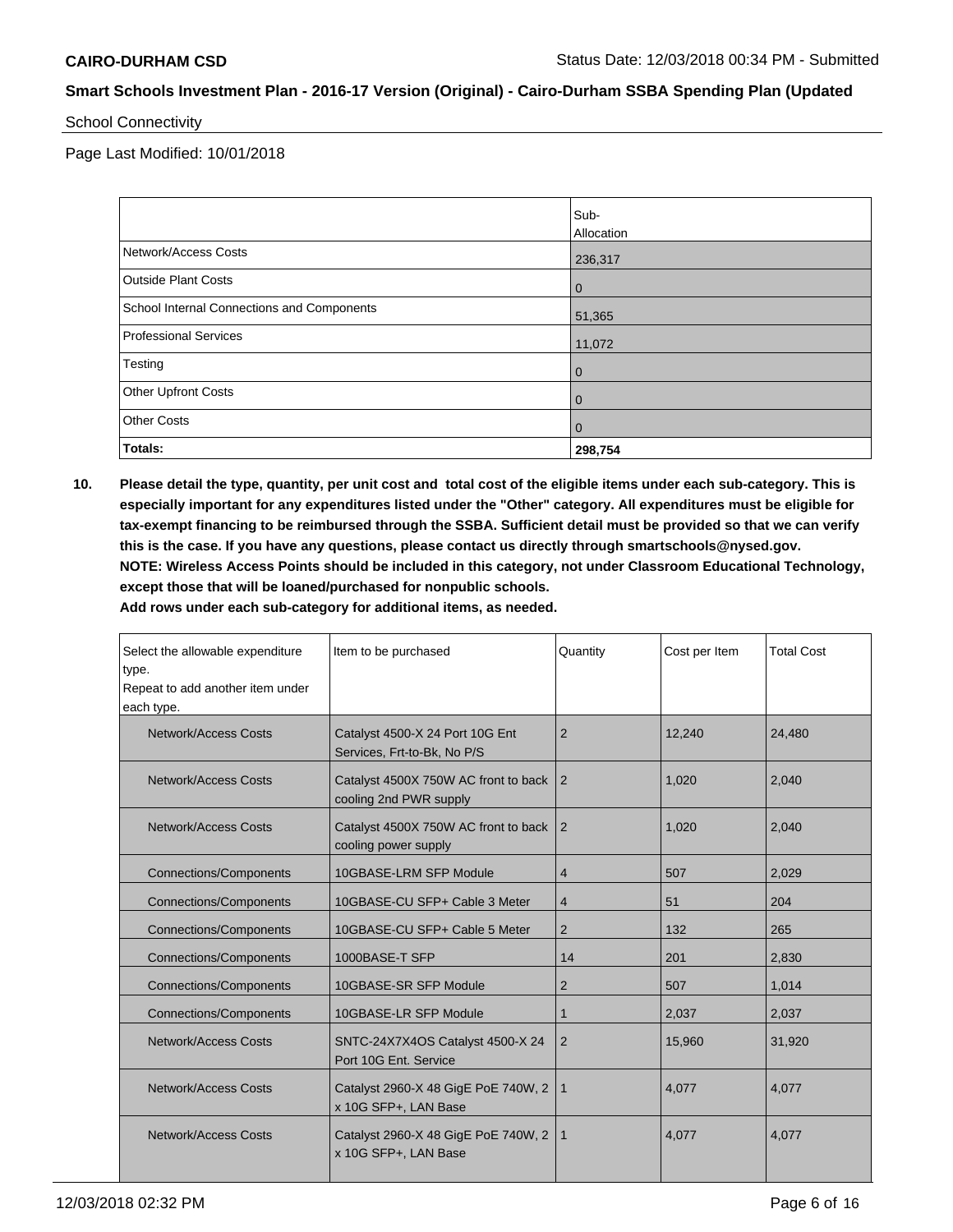# School Connectivity

| Select the allowable expenditure                        | Item to be purchased                                            | Quantity       | Cost per Item | <b>Total Cost</b> |
|---------------------------------------------------------|-----------------------------------------------------------------|----------------|---------------|-------------------|
| type.<br>Repeat to add another item under<br>each type. |                                                                 |                |               |                   |
| <b>Network/Access Costs</b>                             | Catalyst 2960-X 48 GigE PoE 740W, 2<br>x 10G SFP+, LAN Base     | $\mathbf{1}$   | 4,077         | 4,077             |
| <b>Connections/Components</b>                           | 10GBASE-LRM SFP Module                                          | 1              | 507           | 507               |
| <b>Network/Access Costs</b>                             | Catalyst 2960-X 48 GigE PoE 740W, 2<br>x 10G SFP+, LAN Base     | $\mathbf{1}$   | 4,077         | 4,077             |
| <b>Connections/Components</b>                           | 10GBASE-LRM SFP Module                                          | 1              | 507           | 507               |
| <b>Network/Access Costs</b>                             | Catalyst 2960-X 48 GigE PoE 740W, 2<br>x 10G SFP+, LAN Base     | $\mathbf{1}$   | 4,077         | 4,077             |
| <b>Connections/Components</b>                           | 10GBASE-LRM SFP Module                                          | 1              | 507           | 507               |
| <b>Network/Access Costs</b>                             | Catalyst 2960-X 48 GigE PoE 740W, 2<br>x 10G SFP+, LAN Base     | $\mathbf{1}$   | 4,077         | 4,077             |
| <b>Connections/Components</b>                           | 10GBASE-LRM SFP Module                                          | 1              | 507           | 507               |
| <b>Network/Access Costs</b>                             | Catalyst 4500-X 24 Port 10G IP Base,<br>Front-to-Back, No P/S   | $\mathbf{1}$   | 10,200        | 10,200            |
| <b>Network/Access Costs</b>                             | Catalyst 4500X 750W AC front to back<br>cooling power supply    | $\mathbf{1}$   | 1,020         | 1,020             |
| <b>Network/Access Costs</b>                             | Catalyst 4500X 750W AC front to back<br>cooling 2nd PWR supply  | $\mathbf 1$    | 1,020         | 1,020             |
| <b>Connections/Components</b>                           | 10GBASE-LR SFP Module                                           | 1              | 2,037         | 2,037             |
| <b>Connections/Components</b>                           | 10GBASE-LRM SFP Module                                          | 2              | 507           | 1,014             |
| <b>Connections/Components</b>                           | 10GBASE-CU SFP+ Cable 5 Meter                                   | 1              | 76            | 76                |
| <b>Connections/Components</b>                           | 1000BASE-SX SFP transceiver<br>module, MMF, 850nm, DOM          | 10             | 255           | 2,550             |
| <b>Connections/Components</b>                           | 1000BASE-T SFP                                                  | 9              | 201           | 1,813             |
| Network/Access Costs                                    | Catalyst 2960-X 48 GigE PoE 740W, 2<br>x 10G SFP+, LAN Base     | $\overline{1}$ | 4,077         | 4,077             |
| <b>Connections/Components</b>                           | 1000BASE-T SFP                                                  | 4              | 201           | 805               |
| <b>Network/Access Costs</b>                             | <b>ONSITE 24X7X4 Cat 4500-X 24 Prt</b><br>10G IP Base, Front to | $\mathbf{1}$   | 1,848         | 1,848             |
| Network/Access Costs                                    | Catalyst 2960-X 48 GigE PoE 740W, 2<br>x 10G SFP+, LAN Base     | $\mathbf{1}$   | 4,077         | 4,077             |
| <b>Connections/Components</b>                           | 10GBASE-LRM SFP Module                                          | 1              | 507           | 507               |
| <b>Network/Access Costs</b>                             | Catalyst 2960-X 48 GigE PoE 740W, 2<br>x 10G SFP+, LAN Base     | $\mathbf{1}$   | 4,077         | 4,077             |
| <b>Connections/Components</b>                           | 10GBASE-LRM SFP Module                                          | 1              | 507           | 507               |
| <b>Network/Access Costs</b>                             | Catalyst 2960-X 48 GigE PoE 740W, 2<br>x 10G SFP+, LAN Base     | $\mathbf{1}$   | 4,077         | 4,077             |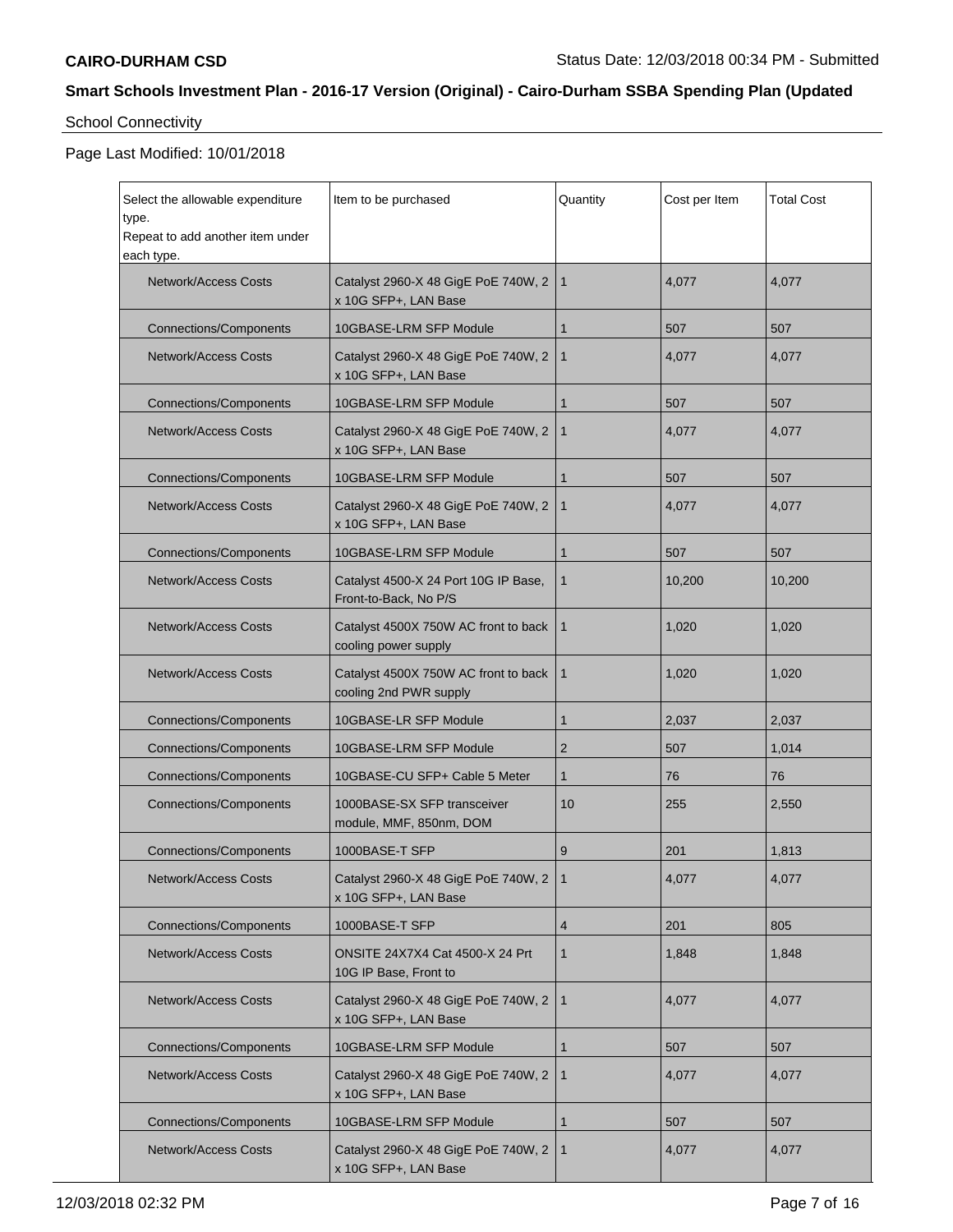# School Connectivity

| Select the allowable expenditure<br>type.      | Item to be purchased                                                                       | Quantity     | Cost per Item   | <b>Total Cost</b> |
|------------------------------------------------|--------------------------------------------------------------------------------------------|--------------|-----------------|-------------------|
| Repeat to add another item under<br>each type. |                                                                                            |              |                 |                   |
| <b>Connections/Components</b>                  | Fiber Optic Cable, LC/SC, OM1, Multi<br>Mode, Duplex - 3 meter (62.5/125<br>Type) - Orange | 20           | 11              | 221               |
| <b>Connections/Components</b>                  | 1FT 24AWG Cat6 550MHz UTP<br>Ethernet Bare Copper Network Cable -<br>Yellow                | 480          | $\mathbf{1}$    | 480               |
| <b>Connections/Components</b>                  | 0.5FT 24AWG Cat6 550MHz UTP<br>Ethernet Bare Copper Network Cable -<br>Purple              | 100          | 1               | 90                |
| <b>Connections/Components</b>                  | 1FT 24AWG Cat6 550MHz UTP<br>Ethernet Bare Copper Network Cable -<br>Purple                | 260          | 1               | 260               |
| <b>Connections/Components</b>                  | 3FT 24AWG Cat6 550MHz UTP<br>Ethernet Bare Copper Network Cable -<br>Purple                | 50           | 1               | 75                |
| <b>Connections/Components</b>                  | 0.5FT 24AWG Cat6 550MHz UTP<br>Ethernet Bare Copper Network Cable -<br>Green               | 200          | 1               | 180               |
| <b>Connections/Components</b>                  | 1FT 24AWG Cat6 550MHz UTP<br>Ethernet Bare Copper Network Cable -<br>Green                 | 100          | 1               | 100               |
| <b>Connections/Components</b>                  | 3FT 24AWG Cat6 550MHz UTP<br>Ethernet Bare Copper Network Cable -<br>Green                 | 50           | 1               | 75                |
| <b>Network/Access Costs</b>                    | Cisco Ent MGMT: PI 3.x Platform Base<br>Lic                                                | $\mathbf{1}$ | 48              | 48                |
| <b>Network/Access Costs</b>                    | Prime Infrastructure 3.0 Software                                                          | $\mathbf{1}$ | 12 <sup>2</sup> | 12                |
| Network/Access Costs                           | SWSS UPGRADES Cisco Ent MGMT<br>PI 3.x Platform Base Lic                                   | $\mathbf{1}$ | 13              | 13                |
| <b>Network/Access Costs</b>                    | <b>SWSS UPGRADES Cisco MGMT: Lic</b><br>For Prime Infra 3.x And                            | $\mathbf{1}$ | 50              | 50                |
| <b>Network/Access Costs</b>                    | Cisco ONE Foundation Upg Perpetual<br>- Wireless (AP)                                      | 75           | 127             | 9,562             |
| <b>Network/Access Costs</b>                    | <b>SWSS UPGRADES C1 Foundation</b><br>Perpetual - Wireless                                 | 75           | 37              | 2,782             |
| <b>Network/Access Costs</b>                    | Cisco ONE Foundation Perpetual -<br><b>Wireless</b>                                        | 50           | 178             | 8,925             |
| <b>Network/Access Costs</b>                    | <b>SWSS UPGRADES C1 Foundation</b><br>Perpetual - Wireless                                 | 50           | 37              | 1,855             |
| <b>Network/Access Costs</b>                    | Cisco 5508 Series Wireless Controller                                                      | 1            | 10,200          | 10,200            |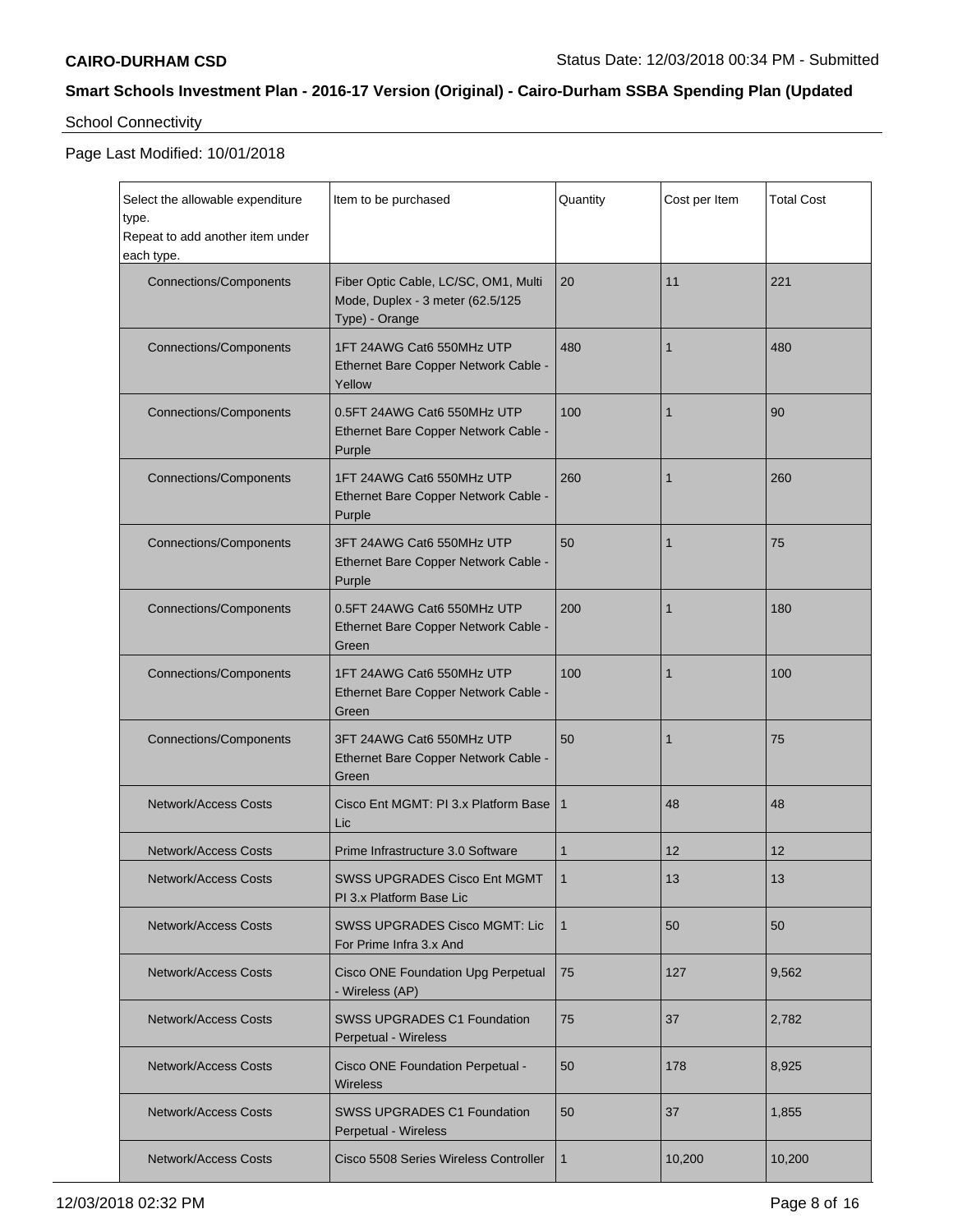# School Connectivity

| Select the allowable expenditure<br>type.<br>Repeat to add another item under<br>each type. | Item to be purchased                                                   | Quantity       | Cost per Item | <b>Total Cost</b> |
|---------------------------------------------------------------------------------------------|------------------------------------------------------------------------|----------------|---------------|-------------------|
|                                                                                             | for High Availability                                                  |                |               |                   |
| <b>Network/Access Costs</b>                                                                 | Cisco 5500 Series Wireless Controller<br><b>Redundant Power Supply</b> | 1              | 762           | 762               |
| <b>Connections/Components</b>                                                               | 1000BASE-T SFP                                                         | 20             | 201           | 4,029             |
| <b>Network/Access Costs</b>                                                                 | SNTC-8X5XNBDOS Cisco 5508<br>Series Wi                                 | $\mathbf{1}$   | 2,274         | 2,274             |
| <b>Network/Access Costs</b>                                                                 | 802.11ac W2 AP w/CA; 4x4:3; Int Ant;<br>2xGbE B                        | 62             | 660           | 40,947            |
| <b>Network/Access Costs</b>                                                                 | 802.11ac W2 AP w/CA; 4x4:3; Ext Ant<br>2xGbE, B Domain                 | $\overline{4}$ | 711           | 2,845             |
| <b>Network/Access Costs</b>                                                                 | 2.4GHz 3dBi/5 GHz 5dBi Low Profile<br>Antenna, White, RP-TNC           | 16             | 30            | 481               |
| <b>Network/Access Costs</b>                                                                 | 2.4 GHz 6 dBi/5 GHz 6 dBi Directional<br>Ant., 4-port, RP-TNC          | $\mathbf{1}$   | 356           | 356               |
| <b>Network/Access Costs</b>                                                                 | 2.4 and 5 GHz Lightning Arrestor, N<br>Connector                       | $\overline{4}$ | 106           | 426               |
| <b>Network/Access Costs</b>                                                                 | 802.11ac W2 AP w/CA; 4x4:3; Mod;<br>Pro Ext Ant; mGig B Domain         | $\mathbf{1}$   | 892           | 892               |
| <b>Network/Access Costs</b>                                                                 | 20 ft LOW LOSS CABLE ASSEMBLY<br>W/RP-TNC CONNECTORS                   | 4              | 65            | 263               |
| <b>Network/Access Costs</b>                                                                 | Power Injector (802.3at) for Aironet<br><b>Access Points</b>           | $\mathbf{1}$   | 70            | 70                |
| <b>Network/Access Costs</b>                                                                 | SNTC-8X5XNBDOS 802.11ac W2 AP<br>w/CA; 4x4:3; Mod; Pro Ext             | $\mathbf{1}$   | 61            | 61                |
| <b>Network/Access Costs</b>                                                                 | 802.11ac W2 AP w/CA; 4x4:3; Int Ant;<br>2xGbE B                        | 25             | 660           | 16,511            |
| Network/Access Costs                                                                        | 802.11ac W2 AP w/CA; 4x4:3; Ext Ant;<br>2xGbE, B Domain                | $\overline{2}$ | 711           | 1,422             |
| Network/Access Costs                                                                        | 2.4 GHz 3dBi/5 GHz 5 dBi Low Profile<br>Antenna, White, RP-TNC         | 8              | 30            | 240               |
| <b>Network/Access Costs</b>                                                                 | 802.11ac W2 AP w/CA; 4x4:3; Int Ant;<br>2xGbE B                        | 22             | 660           | 14,529            |
| <b>Network/Access Costs</b>                                                                 | 802.11ac W2 AP w/CA; 4x4:3; Int Ant;<br>2xGbE B                        | 6              | 660           | 3,962             |
| <b>Network/Access Costs</b>                                                                 | 802.11ac W2 AP w/CA; 4x4:3; Int Ant;<br>2xGbE B                        | $\mathbf 1$    | 660           | 660               |
| <b>Network/Access Costs</b>                                                                 | 802.11ac W2 AP w/CA; 4x4:3; Ext Ant;<br>2xGbE, B Domain                | $\mathbf{1}$   | 711           | 711               |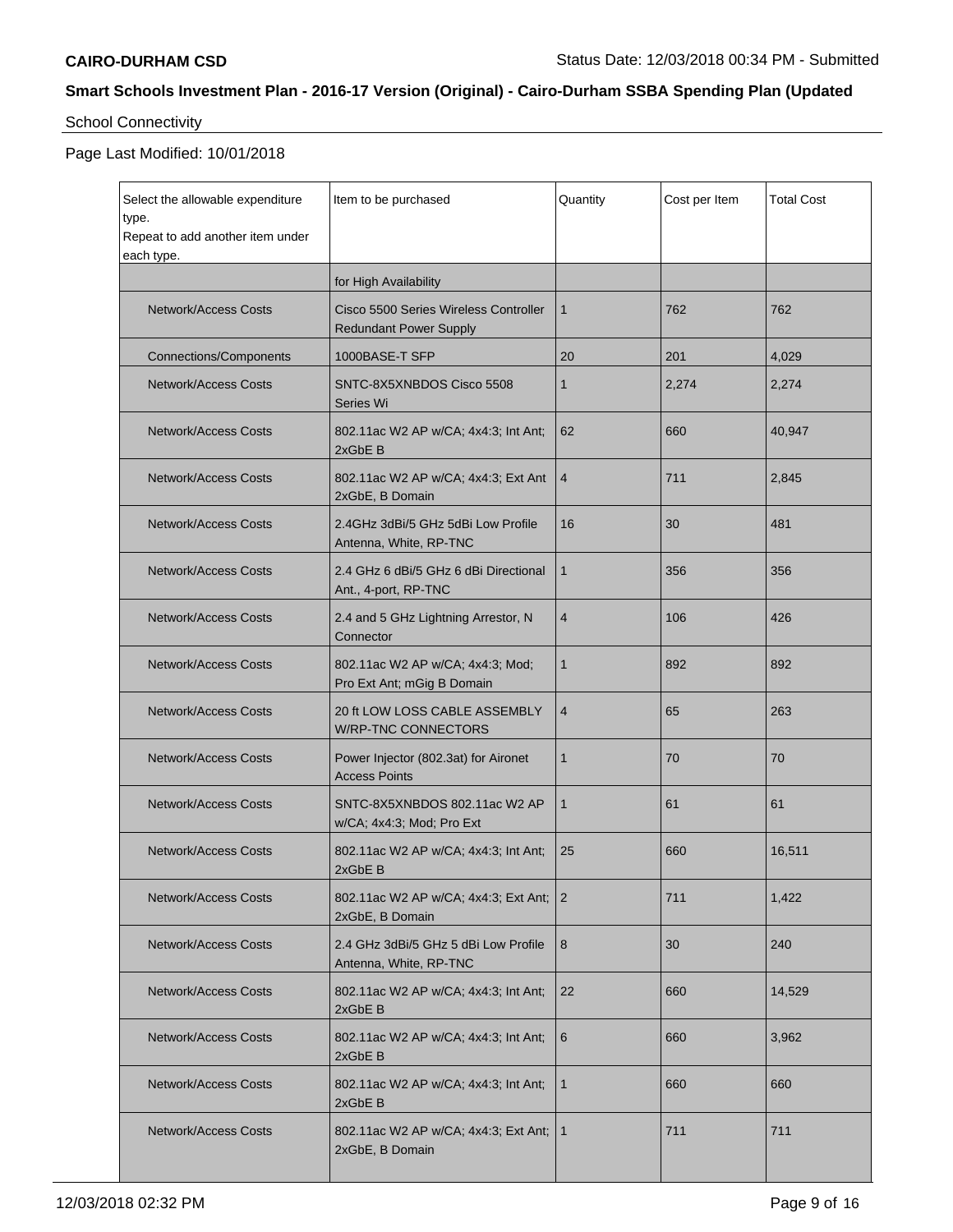# School Connectivity

| Select the allowable expenditure<br>type.<br>Repeat to add another item under<br>each type. | Item to be purchased                                                                                                                                                                                                                                                                  | Quantity       | Cost per Item | <b>Total Cost</b> |
|---------------------------------------------------------------------------------------------|---------------------------------------------------------------------------------------------------------------------------------------------------------------------------------------------------------------------------------------------------------------------------------------|----------------|---------------|-------------------|
| Network/Access Costs                                                                        | 2.4 GHz 3dBi/5 GHz 5dBi Low Profile<br>Antenna, White, RP-TNC                                                                                                                                                                                                                         | $\overline{4}$ | 30            | 120               |
| <b>Connections/Components</b>                                                               | Phase 1 - Routing & Switching:<br>Configuration and installation of the<br>switching components                                                                                                                                                                                       | 1              | 6.340         | 6,340             |
| <b>Connections/Components</b>                                                               | Phase 1 - Wireless: Install access<br>points, install and configure the<br>wireless LAN controller. Update<br>software on the system.                                                                                                                                                 | 1              | 18,103        | 18,103            |
| <b>Connections/Components</b>                                                               | Phase 1 - Authentication / Network<br>Management: This is for the updating<br>and configuration of the Prime<br>Management software. Access points<br>will be located and placed on the<br>maps. The wireless LAN controllers<br>will be imported and managed by the<br>new software. | $\mathbf{1}$   | 1,696         | 1,696             |
| <b>Professional Services</b>                                                                | Project Completion: Includes all project   1<br>management and coordination for the<br>network installation process, including<br>documentation, managing staff<br>resources, managing meetings and all<br>interaction with the district.                                             |                | 11,072        | 11,072            |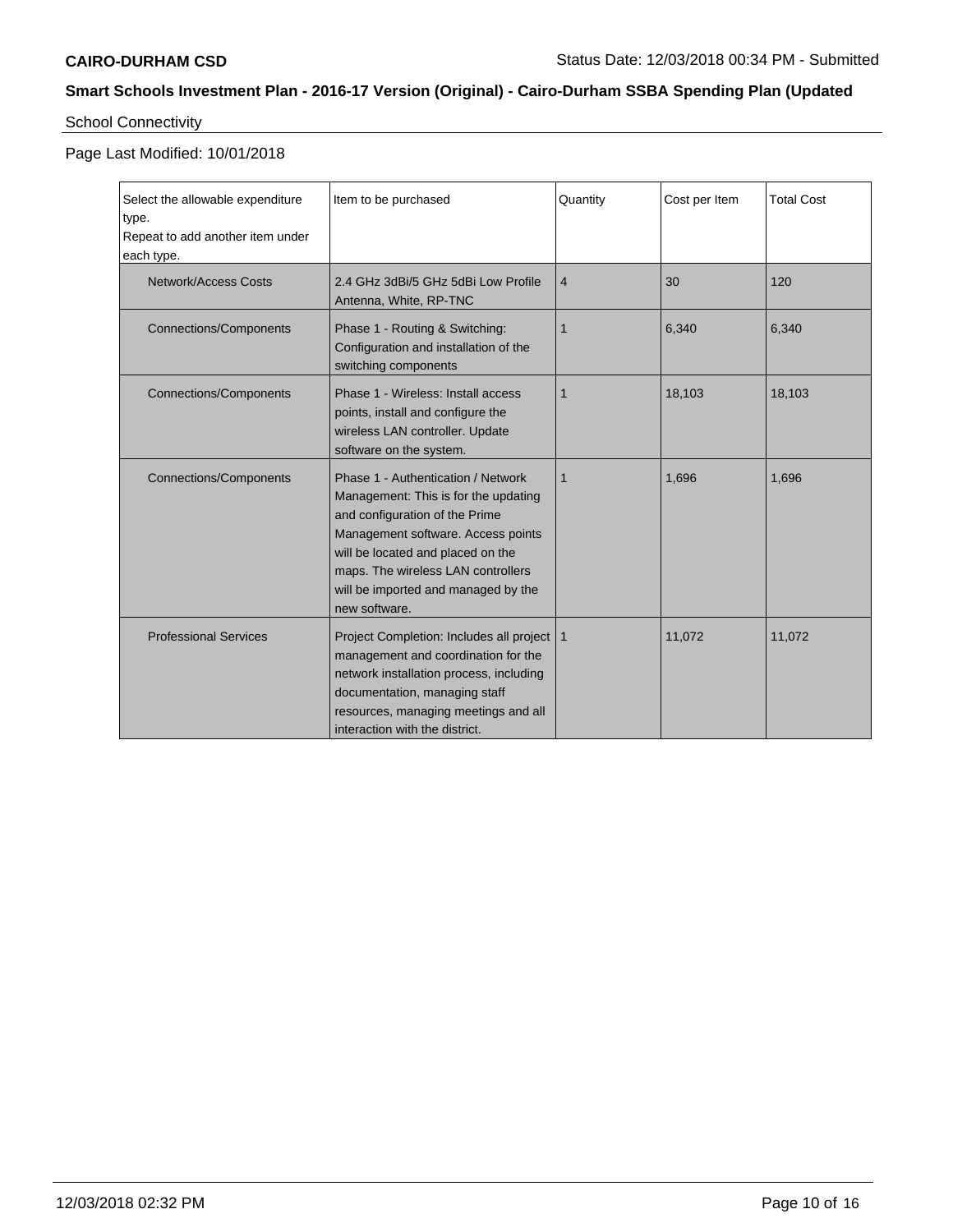Community Connectivity (Broadband and Wireless)

Page Last Modified: 08/24/2018

**1. Describe how you intend to use Smart Schools Bond Act funds for high-speed broadband and/or wireless connectivity projects in the community.**

(No Response)

**2. Please describe how the proposed project(s) will promote student achievement and increase student and/or staff access to the Internet in a manner that enhances student learning and/or instruction outside of the school day and/or school building.**

(No Response)

**3. Community connectivity projects must comply with all the necessary local building codes and regulations (building and related permits are not required prior to plan submission).**

 $\Box$  I certify that we will comply with all the necessary local building codes and regulations.

**4. Please describe the physical location of the proposed investment.**

(No Response)

**5. Please provide the initial list of partners participating in the Community Connectivity Broadband Project, along with their Federal Tax Identification (Employer Identification) number.**

| <b>Project Partners</b> | l Federal ID # |
|-------------------------|----------------|
| (No Response)           | (No Response)  |

**6. If you are submitting an allocation for Community Connectivity, complete this table. Note that the calculated Total at the bottom of the table must equal the Total allocation for this category that you entered in the SSIP Overview overall budget.**

|                              | Sub-Allocation |
|------------------------------|----------------|
| Network/Access Costs         | $\overline{0}$ |
| <b>Outside Plant Costs</b>   | $\overline{0}$ |
| <b>Tower Costs</b>           | $\mathbf 0$    |
| Customer Premises Equipment  | $\mathbf 0$    |
| <b>Professional Services</b> | $\mathbf 0$    |
| Testing                      | $\mathbf 0$    |
| Other Upfront Costs          | $\mathbf 0$    |
| <b>Other Costs</b>           | $\overline{0}$ |
| Totals:                      | 0              |

**7. Please detail the type, quantity, per unit cost and total cost of the eligible items under each sub-category. This is especially important for any expenditures listed under the "Other" category. All expenditures must be capital-bond eligible to be reimbursed through the SSBA. If you have any questions, please contact us directly through smartschools@nysed.gov.**

**Add rows under each sub-category for additional items, as needed.**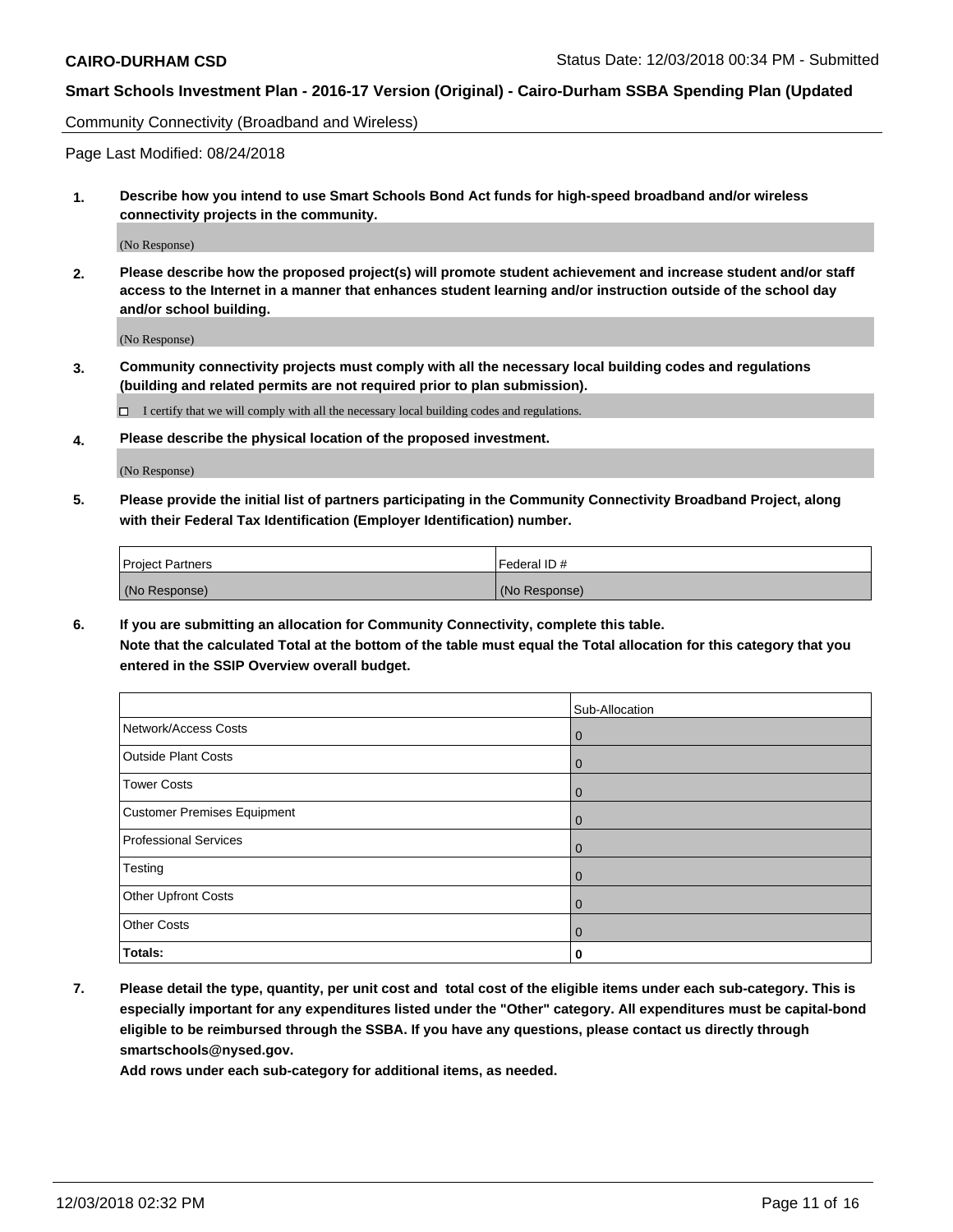Community Connectivity (Broadband and Wireless)

Page Last Modified: 08/24/2018

| Select the allowable expenditure<br>type.<br>Repeat to add another item under | Item to be purchased | Quantity      | Cost per Item | <b>Total Cost</b> |
|-------------------------------------------------------------------------------|----------------------|---------------|---------------|-------------------|
| each type.                                                                    |                      |               |               |                   |
| (No Response)                                                                 | (No Response)        | (No Response) | (No Response) | (No Response)     |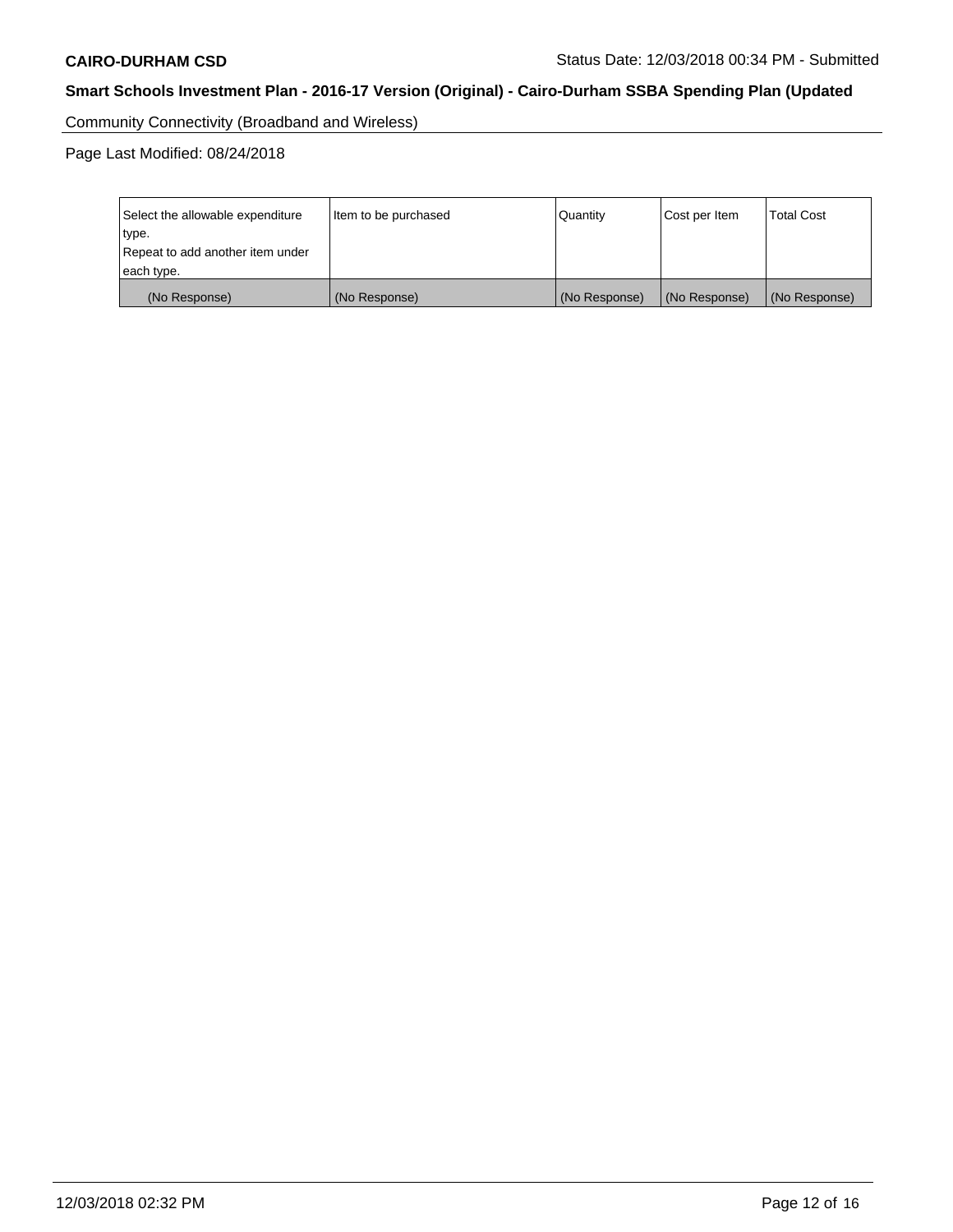#### Classroom Learning Technology

Page Last Modified: 08/24/2018

**1. In order for students and faculty to receive the maximum benefit from the technology made available under the Smart Schools Bond Act, their school buildings must possess sufficient connectivity infrastructure to ensure that devices can be used during the school day. Smart Schools Investment Plans must demonstrate that sufficient infrastructure that meets the Federal Communications Commission's 100 Mbps per 1,000 students standard currently exists in the buildings where new devices will be deployed, or is a planned use of a portion of Smart Schools Bond Act funds, or is under development through another funding source.**

**Smart Schools Bond Act funds used for technology infrastructure or classroom technology investments must increase the number of school buildings that meet or exceed the minimum speed standard of 100 Mbps per 1,000 students and staff within 12 months. This standard may be met on either a contracted 24/7 firm service or a "burstable" capability. If the standard is met under the burstable criteria, it must be:**

**1. Specifically codified in a service contract with a provider, and**

**2. Guaranteed to be available to all students and devices as needed, particularly during periods of high demand, such as computer-based testing (CBT) periods.**

**Please describe how your district already meets or is planning to meet this standard within 12 months of plan submission.**

(No Response)

- **1a. If a district believes that it will be impossible to meet this standard within 12 months, it may apply for a waiver of this requirement, as described on the Smart Schools website. The waiver must be filed and approved by SED prior to submitting this survey.**
	- By checking this box, you are certifying that the school district has an approved waiver of this requirement on file with the New York State Education Department.

#### **2. Connectivity Speed Calculator (Required)**

|                         | Number of<br><b>Students</b> | Multiply by<br>100 Kbps | Divide by 1000 Current Speed<br>to Convert to<br>Required<br>l Speed in Mb | lin Mb           | <b>Expected</b><br>Speed to be<br><b>Attained Within Required</b><br>12 Months | <b>Expected Date</b><br>When<br>Speed Will be<br><b>Met</b> |
|-------------------------|------------------------------|-------------------------|----------------------------------------------------------------------------|------------------|--------------------------------------------------------------------------------|-------------------------------------------------------------|
| <b>Calculated Speed</b> | (No<br>Response)             | (No Response)           | (No<br>Response)                                                           | (No<br>Response) | l (No<br>Response)                                                             | (No<br>Response)                                            |

**3. If the district wishes to have students and staff access the Internet from wireless devices within the school building, or in close proximity to it, it must first ensure that it has a robust Wi-Fi network in place that has sufficient bandwidth to meet user demand.**

**Please describe how you have quantified this demand and how you plan to meet this demand.**

(No Response)

**4. All New York State public school districts are required to complete and submit an Instructional Technology Plan survey to the New York State Education Department in compliance with Section 753 of the Education Law and per Part 100.12 of the Commissioner's Regulations.**

**Districts that include educational technology purchases as part of their Smart Schools Investment Plan must have a submitted and approved Instructional Technology Plan survey on file with the New York State Education Department.**

- By checking this box, you are certifying that the school district has an approved Instructional Technology Plan survey on file with the New York State Education Department.
- **5. Describe the devices you intend to purchase and their compatibility with existing or planned platforms or systems. Specifically address the adequacy of each facility's electrical, HVAC and other infrastructure necessary to install and support the operation of the planned technology.**

(No Response)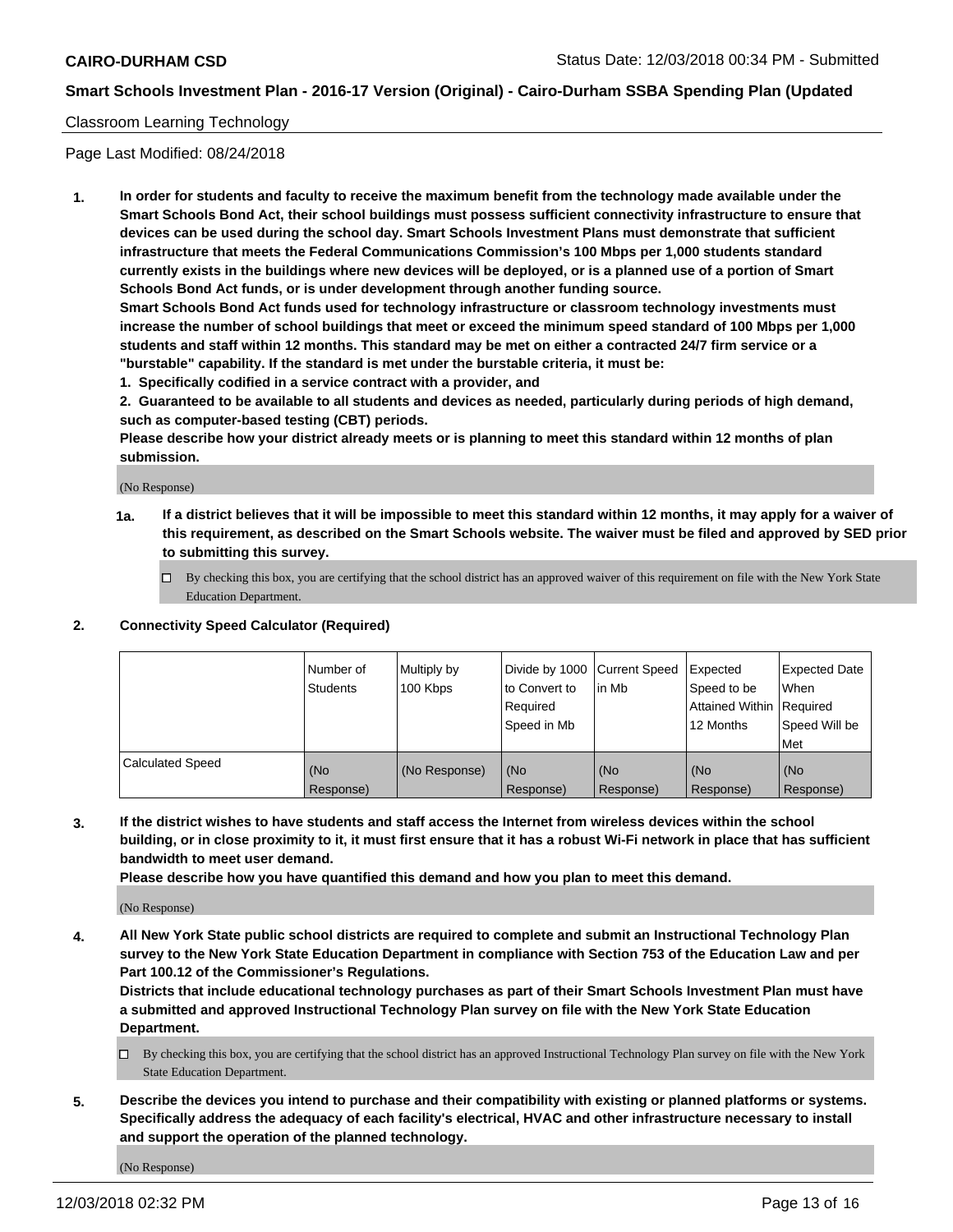#### Classroom Learning Technology

Page Last Modified: 08/24/2018

- **6. Describe how the proposed technology purchases will:**
	- **> enhance differentiated instruction;**
	- **> expand student learning inside and outside the classroom;**
	- **> benefit students with disabilities and English language learners; and**
	- **> contribute to the reduction of other learning gaps that have been identified within the district.**

**The expectation is that districts will place a priority on addressing the needs of students who struggle to succeed in a rigorous curriculum. Responses in this section should specifically address this concern and align with the district's Instructional Technology Plan (in particular Question 2 of E. Curriculum and Instruction: "Does the district's instructional technology plan address the needs of students with disabilities to ensure equitable access to instruction, materials and assessments?" and Question 3 of the same section: "Does the district's instructional technology plan address the provision of assistive technology specifically for students with disabilities to ensure access to and participation in the general curriculum?"**

(No Response)

**7. Where appropriate, describe how the proposed technology purchases will enhance ongoing communication with parents and other stakeholders and help the district facilitate technology-based regional partnerships, including distance learning and other efforts.**

(No Response)

**8. Describe the district's plan to provide professional development to ensure that administrators, teachers and staff can employ the technology purchased to enhance instruction successfully.**

**Note: This response should be aligned and expanded upon in accordance with your district's response to Question 1 of F. Professional Development of your Instructional Technology Plan: "Please provide a summary of professional development offered to teachers and staff, for the time period covered by this plan, to support technology to enhance teaching and learning. Please include topics, audience and method of delivery within your summary."**

(No Response)

- **9. Districts must contact the SUNY/CUNY teacher preparation program that supplies the largest number of the district's new teachers to request advice on innovative uses and best practices at the intersection of pedagogy and educational technology.**
	- $\Box$  By checking this box, you certify that you have contacted the SUNY/CUNY teacher preparation program that supplies the largest number of your new teachers to request advice on these issues.
	- **9a. Please enter the name of the SUNY or CUNY Institution that you contacted.**

(No Response)

**9b. Enter the primary Institution phone number.**

(No Response)

**9c. Enter the name of the contact person with whom you consulted and/or will be collaborating with on innovative uses of technology and best practices.**

(No Response)

**10. A district whose Smart Schools Investment Plan proposes the purchase of technology devices and other hardware must account for nonpublic schools in the district.**

**Are there nonpublic schools within your school district?**

Yes

 $\boxtimes$  No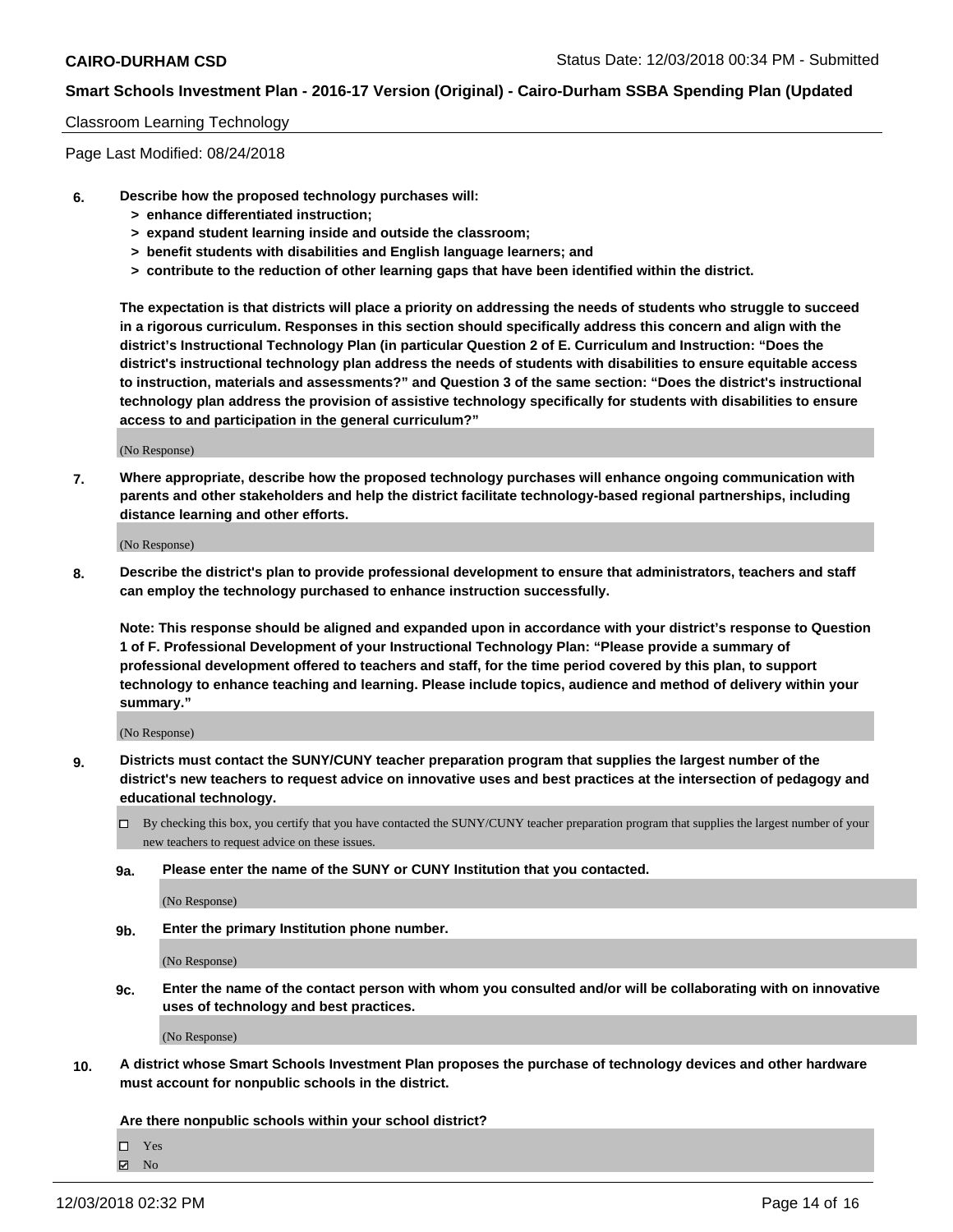#### Classroom Learning Technology

Page Last Modified: 08/24/2018

#### **11. Nonpublic Classroom Technology Loan Calculator**

**The Smart Schools Bond Act provides that any Classroom Learning Technology purchases made using Smart Schools funds shall be lent, upon request, to nonpublic schools in the district. However, no school district shall be required to loan technology in amounts greater than the total obtained and spent on technology pursuant to the Smart Schools Bond Act and the value of such loan may not exceed the total of \$250 multiplied by the nonpublic school enrollment in the base year at the time of enactment.**

**See:**

**http://www.p12.nysed.gov/mgtserv/smart\_schools/docs/Smart\_Schools\_Bond\_Act\_Guidance\_04.27.15\_Final.pdf.**

|                                       | 1. Classroom<br>Technology<br>Sub-allocation | 2. Public<br>l Enrollment<br>$(2014-15)$ | 3. Nonpublic<br>Enrollment<br>$(2014-15)$ | l 4. Sum of<br>Public and<br>l Nonpublic<br>l Enrollment | 15. Total Per<br>Pupil Sub-<br>lallocation | 6. Total<br>Nonpublic Loan  <br>Amount                                                        |
|---------------------------------------|----------------------------------------------|------------------------------------------|-------------------------------------------|----------------------------------------------------------|--------------------------------------------|-----------------------------------------------------------------------------------------------|
| Calculated Nonpublic Loan<br>l Amount |                                              |                                          |                                           |                                                          |                                            | (No Response)   (No Response)   (No Response)   (No Response)   (No Response)   (No Response) |

**12. To ensure the sustainability of technology purchases made with Smart Schools funds, districts must demonstrate a long-term plan to maintain and replace technology purchases supported by Smart Schools Bond Act funds. This sustainability plan shall demonstrate a district's capacity to support recurring costs of use that are ineligible for Smart Schools Bond Act funding such as device maintenance, technical support, Internet and wireless fees, maintenance of hotspots, staff professional development, building maintenance and the replacement of incidental items. Further, such a sustainability plan shall include a long-term plan for the replacement of purchased devices and equipment at the end of their useful life with other funding sources.**

 $\Box$  By checking this box, you certify that the district has a sustainability plan as described above.

**13. Districts must ensure that devices purchased with Smart Schools Bond funds will be distributed, prepared for use, maintained and supported appropriately. Districts must maintain detailed device inventories in accordance with generally accepted accounting principles.**

By checking this box, you certify that the district has a distribution and inventory management plan and system in place.

**14. If you are submitting an allocation for Classroom Learning Technology complete this table. Note that the calculated Total at the bottom of the table must equal the Total allocation for this category that you entered in the SSIP Overview overall budget.**

|                          | Sub-Allocation |
|--------------------------|----------------|
| Interactive Whiteboards  | (No Response)  |
| <b>Computer Servers</b>  | (No Response)  |
| <b>Desktop Computers</b> | (No Response)  |
| <b>Laptop Computers</b>  | (No Response)  |
| <b>Tablet Computers</b>  | (No Response)  |
| <b>Other Costs</b>       | (No Response)  |
| Totals:                  | 0              |

**15. Please detail the type, quantity, per unit cost and total cost of the eligible items under each sub-category. This is especially important for any expenditures listed under the "Other" category. All expenditures must be capital-bond eligible to be reimbursed through the SSBA. If you have any questions, please contact us directly through smartschools@nysed.gov.**

**Please specify in the "Item to be Purchased" field which specific expenditures and items are planned to meet the district's nonpublic loan requirement, if applicable.**